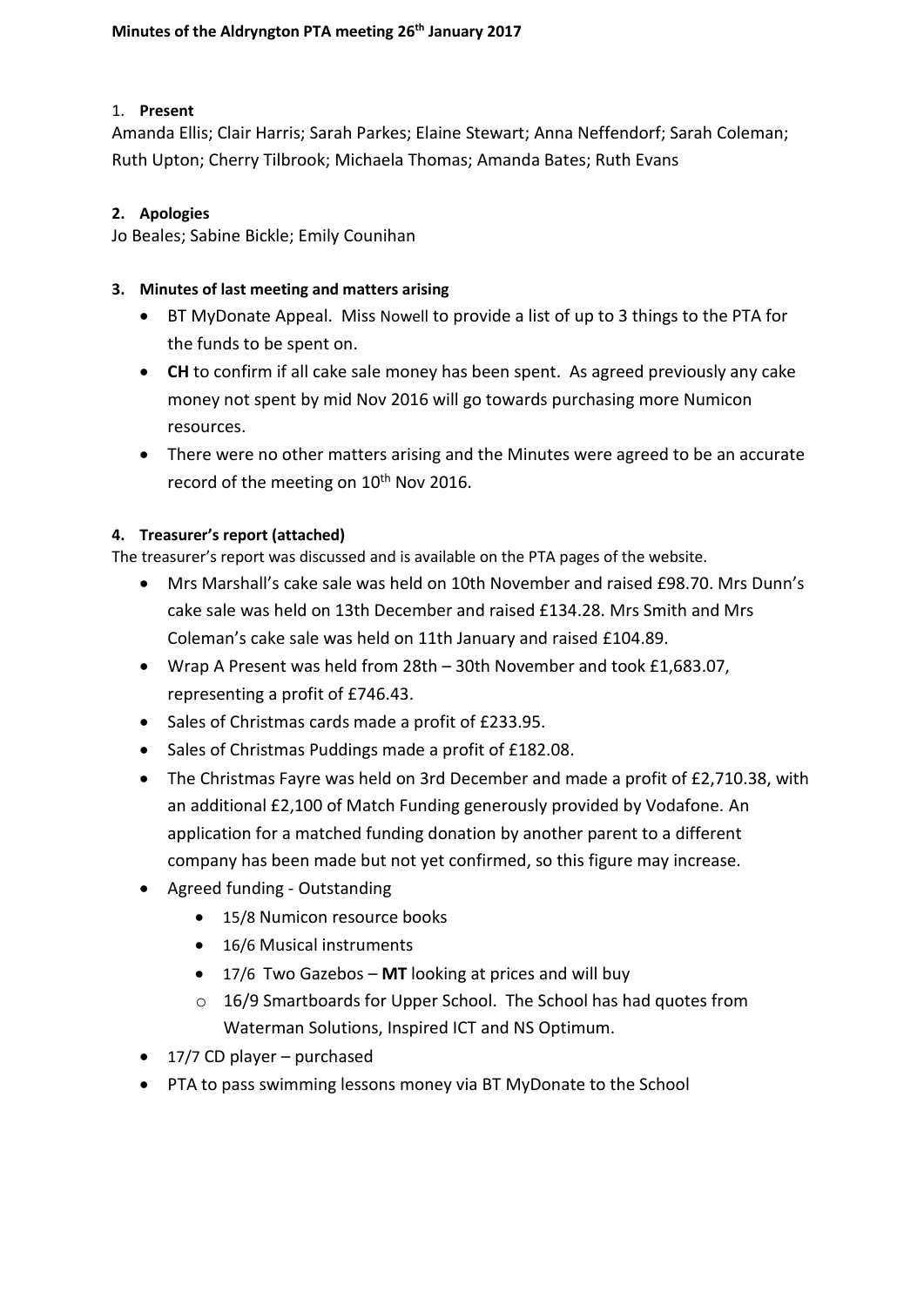#### **5. School funding partnership**

- 17/8 Mrs Marshall request to replace group reading books at a cost of £886.80. ES questioned whether Mrs Marshall may have bought books with school funding – **CH** to check with Mrs Marshall. **CH** confirmed after the meeting that the books have been purchased using School funds, therefore this request has been withdrawn.
- The **PTA approved** the following requests:
	- o Foundation department request for spending the the BT Donate Fund on the following items, value of approximately £150;
		- Coloured pipe connectors
		- Trellis guttering stands
		- Giant balance pack
	- o Smartboards for Upper School. The School has had quotes from Waterman Solutions, Inspired ICT and NS Optimum. The School would prefer Inspired ICT – All agreed and spending approved.
	- o The original intention to relocate / reuse two of the not quite worn out smart boards from upper school in the music room and lower school group room was discussed. These would require new hardware, wiring and installation and after a recent audit the boards have been found to be no longer fit for use. Given the future structure of the school is uncertain the idea of purchasing an installed replacement was rejected by all present. However, there is a requirement for new smartboards and spare the budget from the allocation of the US boards. The possibility of buying a portable solution that can be moved between classroom and therefore suitable for future use post redevelopment was suggested. **ES** will ask Simon to look into any portable whiteboard options.

### **6. The teaching/school staff feedback process**

 AE advised that a member of staff had discussed the Christmas parties with an Officer in November. Some teachers had raised concerns about the PTA approach to Christmas parties. although the plans had been agreed in January. The PTA would prefer feedback sooner and want to ensure that teachers are informed of Committee decisions so they are aware of what has been agreed. **AN** asked if there should be another communication to the teachers where PTA decisions impact them. **SC** suggested putting meeting minutes on the staff table. **SC** is happy to communicate PTA messages about events nearer to the time. **MT** asked if it would be beneficial to have a middle or upper school teacher on the PTA committee. **ES** said that this should be discussed at the teacher team meeting.

### **7. PTA involvement in class parties and refreshments**

**AE** raised that the PTA is struggling to get volunteers for PTA events. As an example there are 400 parents at school and **AE** couldn't fill over 100 spaces in the Christmas fayre. The event only went ahead as multiple parents covered lots of slots. PTA propose to stop providing refreshments at School events due to the difficulty in finding volunteers especially around Christmas. **ES** accepts it is a difficult ask to get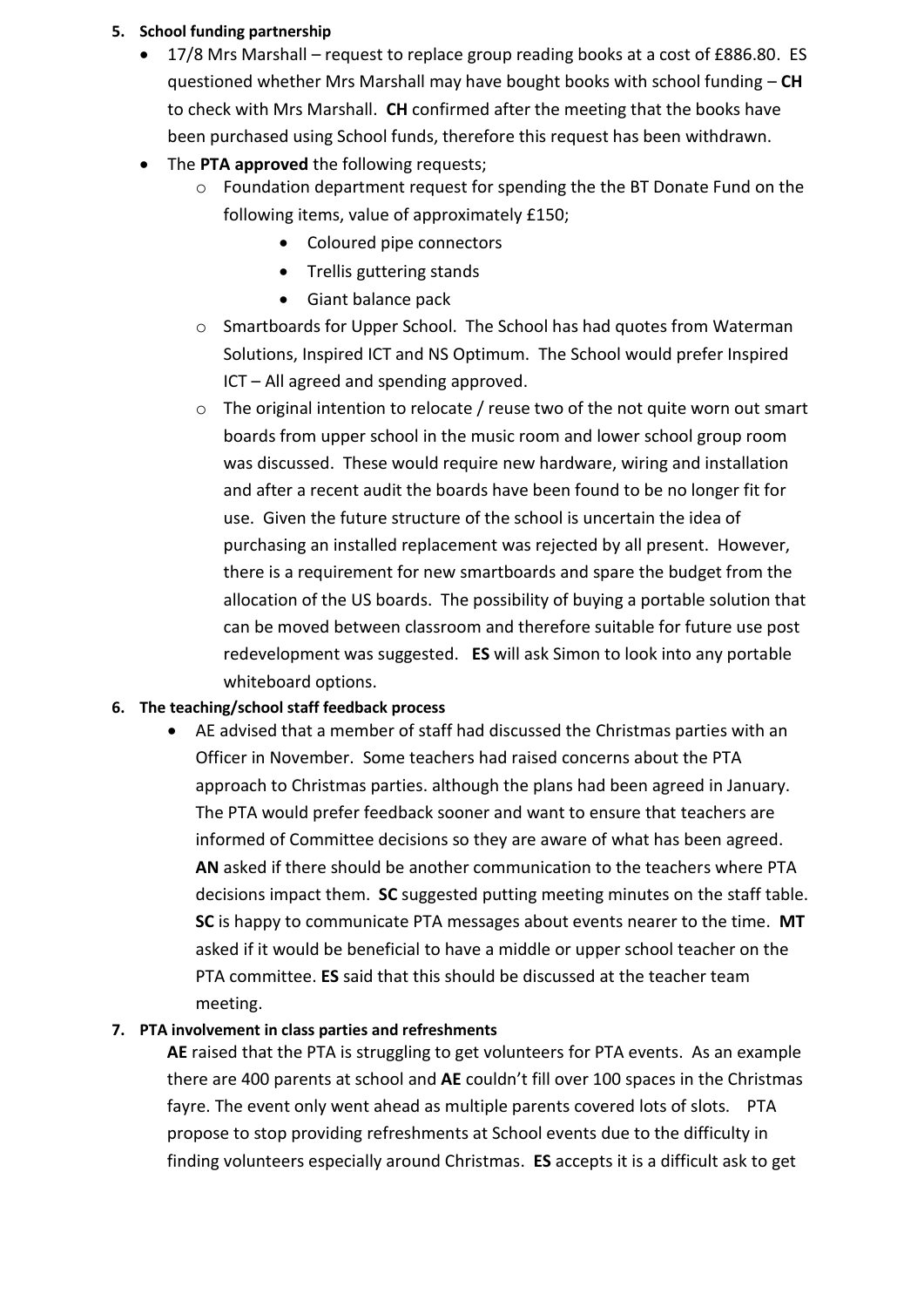so many volunteers for multiple events in December. All agreed that the PTA would no longer provide refreshments at School events.

### **8. Events this term:**

### Disco / parent bar

**AB** completed TENS

# Clothing collection

 **AN** – all under control, George did a fantastic job managing all the bags and helping with the collection. **AE** to confirm if Carolyn Simpson is still happy to take over the management of clothing collection. **AN** suggested we book now for mid April

# **9. Future Events**

# PTA summer fayre

- There will be no summer fayre this year as this event alternates with Happy's Circus. – all agreed. A discussion was had on which event Upper School would have an opportunity to run stalls. **AN** suggested they could run the refreshments and ice lolly, crisps, sweets stands at the Try-a-Tri. **ES** to discuss with Emma Dunn. **ES** mentioned that they are not thinking of running the concert this year and that performances may take place when school dances happen.
- **AE** to ask John Thompson if he is managing the Try-a-Tri this year or plans to hand it over to someone else. **ES** to check dates to avoid. Proposed date 8th July or  $10^{th}$  June.

### Easter Egg Hunt

• MT she is happy to manage the Easter Egg Hunt. 29<sup>th</sup>-31<sup>st</sup> March.

10. AOB (please notify the Secretary in advance of the meeting)

- **Thames Valley Air Ambulance. AE** to propose all profit from the disco goes to Thames Valley Air Ambulance as a "thank you" from the parents for their assistance at the recent incident. The agreed donation was the £2.50 for entrance fee and additional profit from sweets and parent's crèche. **EA** suggest we contact the air ambulance once we know how much we have to donate – as they may come in person. **All agreed**.
- **Theatre / Music activities. AE** asked if the School would be interested in the PTA funding a visiting theatre or orchestra since we have sufficient funds. **SC** also suggested looking into getting an author in. **ES** and teachers suggested that the PTA fund a panto at Christmas or an entertainer instead of the class Christmas parties. All agreed that this was a good idea. Further investigation into options will need to be carried out.
- **CPR. EA** asked if the offer of the PTA funding basic CPR training course for children would be welcomed by the school, particularly if it could sit within the PSHE curriculum. **ES** mentioned that the school used to do a basic heart start course and would discuss with the team.
- **Leaver's Souvenir Autograph Book CH** showed everyone a sample leaver book for year 6. The costs are £2.70 per book, a one off charge of £25 to create an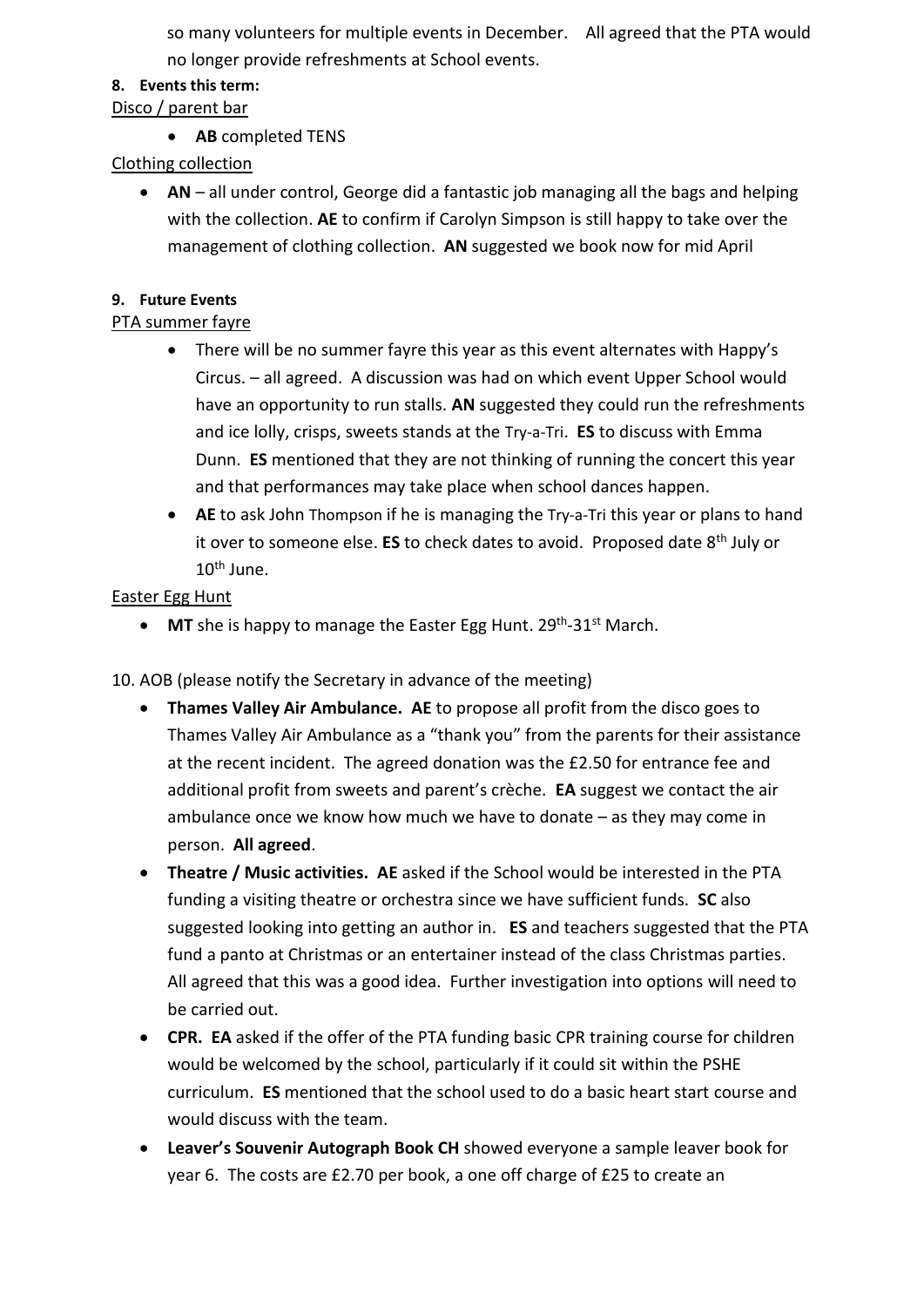Aldryngton stamp block and then £12:50 delivery. 25-50 books £10 delivery. The aim would be to give out the books a few weeks before school ends. **CH** to phone the book company to find out delivery times and put in an order. **PTA agreed** to purchase 50 for this year as a trial

- **Happy's Circus 2019. AE** confirmed that Happy's Circus has limited availability with only the 17th May 2019 appropriate. **AE** confirmed that if the PTA book and then cancel at +90 days the £78 booking fee is no refundable. This should mitigate the risk of impact to the field due to future expansion building works. **AH** suggested we see if they have any dates in Sept 2019 if the May data clashes with SATs. **ES** said no to booking in Sept. PTA agreed to book it for May 17th . **ES** to discuss with staff potential clash with SATs.
- **Volunteer Recruitment. AE** suggested that the PTA send out a call for volunteers for large events by a specific time to ensure the event is viable. An event will not go ahead if there are insufficient volunteers. It was proposed we send out a request for volunteers for the Easter Egg Hunt, Quiz, Try-a-Tri and Pool Club
	- o Philip Byrne has volunteered to be quiz master
	- o Should we bring back the Pool Club committee to spread the effort required to manage the club?
- **Second hand Uniform sales**. AE confirmed that Vicki Adams would like to step down as lead on this project. There was a general discussion around whether this was something the PTA want to continue given the effort, storage and profits generated? It was suggested that we drop if we don't have sufficient volunteers. **MT** suggested we get rid of PE kits and 50 pence polo shirts to reduce storage space – also proposed to sell after school as this may be easier to do and raise more funds. **AN** mentioned we need to make sure we don't bury PTA requests in PTA newsletters. **AE** to draft a letter – call to arms – quiz, uniforms and pool club volunteers. **MT** is happy to own pool club management with Sarah Byrne but more volunteers welcome.
	- **CT** volunteered to take over the management of the second hand uniform sales from Vicki Adams.
- **PTA contact details**. **CH** raised a concern that she was contacted by a teacher on her landline for a non-urgent PTA matter. The PTA would prefer the school to contact individual members of the PTA via email where it is not urgent.
- **Christmas party funding.** The PTA will now fund a Christmas Panto, subject to costs, etc. class parties will no longer take place.
- School Funding
	- o **SB** asked whether the PTA could discuss funding new books for foundation as many of them seem to be falling apart. **ES** stated that this issue is known and that books have already been ordered for foundation using School funds.
	- o **SB** asked whether the PTA should pay to fix the trim track. **ES** stated that the adventure playground is permanently closed as the below ground wood had rotted and the structure is now unsafe. The school has allocated funds for